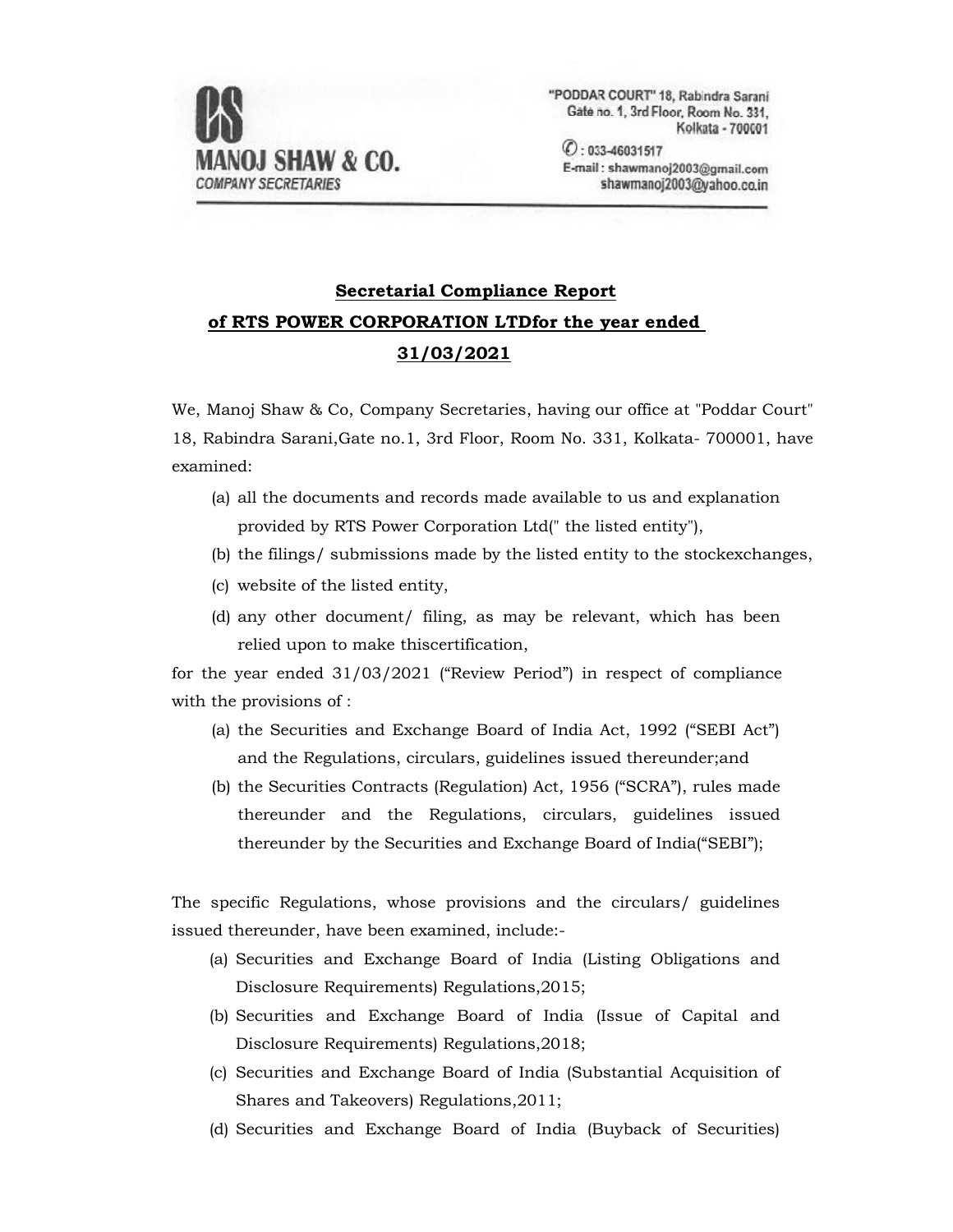Regulations,2018;(Not applicable to the Company during the Audit Period).

- (e) Securities and Exchange Board of India (Share Based Employee Benefits) Regulations,2014;
- (f) Securities and Exchange Board of India (Issue and Listing of Debt Securities) Regulations,2008;(Not applicable to the Company during the Audit Period).
- (g) Securities and Exchange Board of India(Issue and Listing of Non-Convertible and Redeemable Preference Shares)Regulations,2013;(Not applicable to the Company during the Audit Period).
- (h) Securities and Exchange Board of India (Prohibition of Insider Trading) Regulations,2015;
- (i) The Securities and Exchange Board of India (Delisting of Equity Shares) Regulations, 2009;

and based on the above examination, we hereby report that, during the Review Period:

The listed entity has complied with the provisions of the above Regulations and circulars/ guidelines issued there under, except in respect of matters specified below:-

| Sr.No | <b>Compliance Requirement</b><br>(Regulations/ circulars /<br>guidelines including<br>specific clause) | <b>Deviations</b> | <b>Observations</b><br><b>Remarks</b><br>ofthe<br>Practicing<br>Company<br><b>Secretary</b> |
|-------|--------------------------------------------------------------------------------------------------------|-------------------|---------------------------------------------------------------------------------------------|
|       | Ni1                                                                                                    |                   |                                                                                             |

(b) The listed entity has maintained proper records under the provisions of the above Regulations and circulars/ guidelines issued there under insofar as it appears from our examination of those records.

(c) The following are the details of actions taken against the listed entity/ its promoters/ directors/ material subsidiaries either by SEBI or by Stock Exchanges (*including under the Standard Operating Procedures issued by SEBI through various circulars)* under the aforesaid Acts/ Regulations and